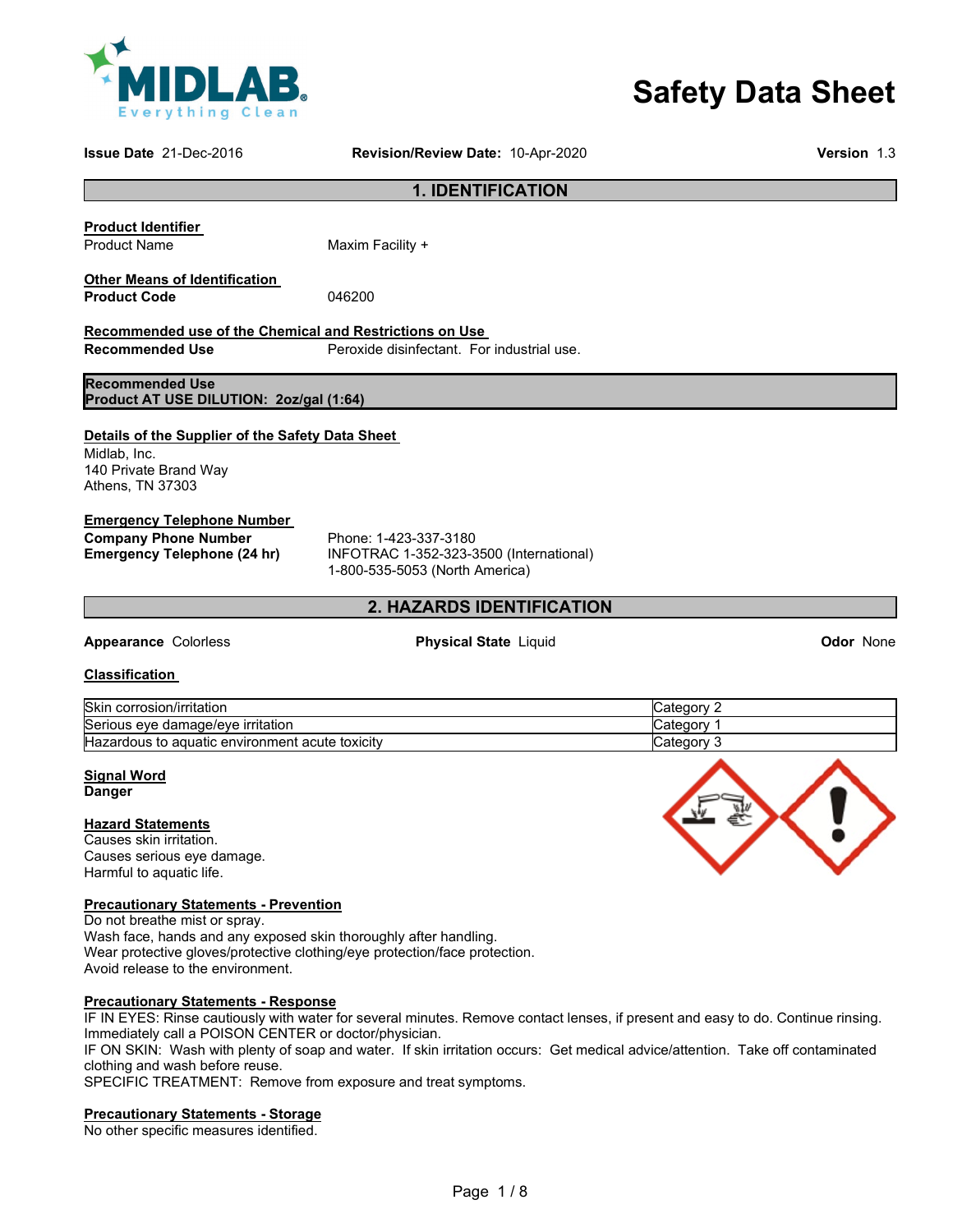#### **Precautionary Statements - Disposal**

Dispose of contents/container to an approved waste disposal plant.

**Unknown Acute Toxicity**

None known.

**\*Product AT USE DILUTION GHS Classification: Not classified. Signal Word: No signal word. Hazard Statements: No known significant effects or critical hazards. Prevention: Wash thoroughly after handling. Response: Get medical attention if symptoms appear. Disposal: No other specific measures identified. Other Hazards: None known.**

# **3. COMPOSITION/INFORMATION ON INGREDIENTS**

\_\_\_\_\_\_\_\_\_\_\_\_\_\_\_\_\_\_\_\_\_\_\_\_\_\_\_\_\_\_\_\_\_\_\_\_\_\_\_\_\_\_\_\_\_\_\_\_\_\_\_\_\_\_\_\_\_\_\_\_\_\_\_\_\_\_\_\_\_\_\_\_\_\_\_\_\_\_\_\_\_\_\_\_\_\_\_\_\_\_\_\_\_

| <b>Chemical Name</b>            | <b>CAS No</b> | Weight-% |
|---------------------------------|---------------|----------|
| Water                           | 7732-18-5     | 60-100   |
| Propylene Glycol n-Propyl Ether | 1569-01-3     | $7 - 13$ |
| Dodecylbenzenesulfonic Acid     | 68584-22-5    | $5 - 10$ |
| Alcohols, C6-C12, ethoxylated   | 68439-45-2    | 1-5      |
| <b>Hydrogen Peroxide</b>        | 7722-84-1     | $1-5$    |
| Phosphoric Acid                 | 7664-38-2     | 1-5      |

\*\*If Chemical Name/CAS No is "proprietary" and/or Weight-% is listed as a range, the specific chemical identity and/or percentage of composition has been withheld as a trade secret. \*\*

# **\*Product AT USE DILUTION**

**No hazardous ingredients in reportable quantities are present in the product.**

# **4. FIRST-AID MEASURES First Aid Measures Eye Contact** Rinse immediately with plenty of water, also under the eyelids, for at least 15 minutes. Remove and discard contact lenses. Seek immediate medical attention/advice. **Skin Contact Integral is a struth of the set of struth** Irritating to skin; may cause burns on extended contact. Immediately flush skin with running water for 15 minutes. If irritation persists, get medical attention. **Inhalation Accidental inhalation is not likely.** Inhalation of concentrated vapors of this product may cause irritation. If breathing becomes difficult, remove to fresh air. If discomfort persists, get medical attention. **Ingestion May be harmful if swallowed. Immediately drink large amounts of water and seek medical** attention. Do NOT induce vomiting. **Most Important Symptoms and Effects Symptoms** Contact with eyes may cause damage. Prolonged or repeated contact with skin may cause irritation. **Indication of Any Immediate Medical Attention and Special Treatment Needed**

**Notes to Physician**  Treat symptomatically.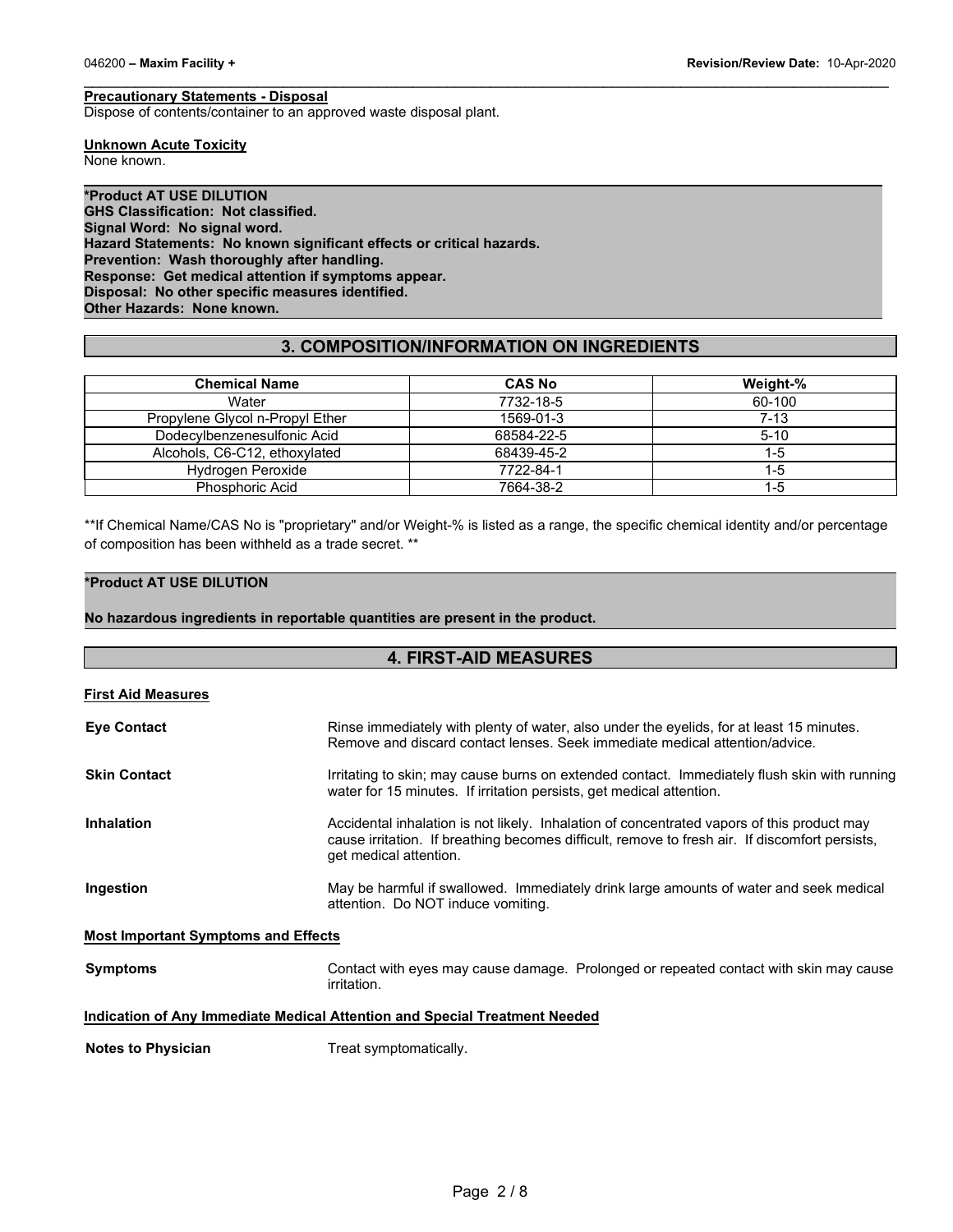#### **\*Product AT USE DILUTION**

**Eye Contact: May cause eye irritation. Rinse with water for a few minutes. Skin Contact: May cause skin irritation. Rinse with water for a few minutes. Inhalation: No special measures required. Treat symptomatically. Ingestion: Get medical attention if symptoms occur.**

# **5. FIRE-FIGHTING MEASURES**

\_\_\_\_\_\_\_\_\_\_\_\_\_\_\_\_\_\_\_\_\_\_\_\_\_\_\_\_\_\_\_\_\_\_\_\_\_\_\_\_\_\_\_\_\_\_\_\_\_\_\_\_\_\_\_\_\_\_\_\_\_\_\_\_\_\_\_\_\_\_\_\_\_\_\_\_\_\_\_\_\_\_\_\_\_\_\_\_\_\_\_\_\_

#### **Suitable Extinguishing Media**

Water spray (fog). Carbon dioxide (CO2). Dry chemical. Foam.

#### **Unsuitable Extinguishing Media**

Not determined.

#### **Specific Hazards Arising from the Chemical**

This product contains hydrogen peroxide which could accelerate burning when involved in a fire.

#### **Protective Equipment and Precautions for Firefighters**

As in any fire, wear self-contained breathing apparatus pressure-demand, MSHA/NIOSH (approved or equivalent) and full protective gear.

# **6. ACCIDENTAL RELEASE MEASURES**

#### **Personal Precautions, Protective Equipment and Emergency Procedures**

**Personal Precautions** Use personal protective equipment as required.

**Environmental Precautions** Avoid release to the environment.

#### **Methods and Material for Containment and Cleaning Up**

**Methods for Containment** Prevent further leakage or spillage if safe to do so.

**Methods for Clean-Up** Collect spillage. Collect in a clean, dry waste container for disposal. Dilute remaining residue with water.

### **\*Product AT USE DILUTION**

**Personal Precautions: Use personal protective equipment as required. Environmental Precautions: Avoid contact of large amounts of spilled material and runoff with soil and surface waterways.**

**Methods for Clean Up: Use a water rinse for a final clean-up.**

#### **7. HANDLING AND STORAGE**

# **Precautions for Safe Handling**

**Advice on Safe Handling** Wash thoroughly after handling. Use personal protection recommended in Section 8.

#### **Conditions for Safe Storage, Including Any Incompatibilities**

| <b>Storage Conditions</b> | Keep containers tightly closed in a dry, cool and well-ventilated place. Keep locked up and<br>out of reach of children. Keep only in original container. Keep from freezing. |
|---------------------------|-------------------------------------------------------------------------------------------------------------------------------------------------------------------------------|
| Incompatible Materials    | Strong acids, strong bases, metals, salts, organics, reducing agents, dust and dirt.                                                                                          |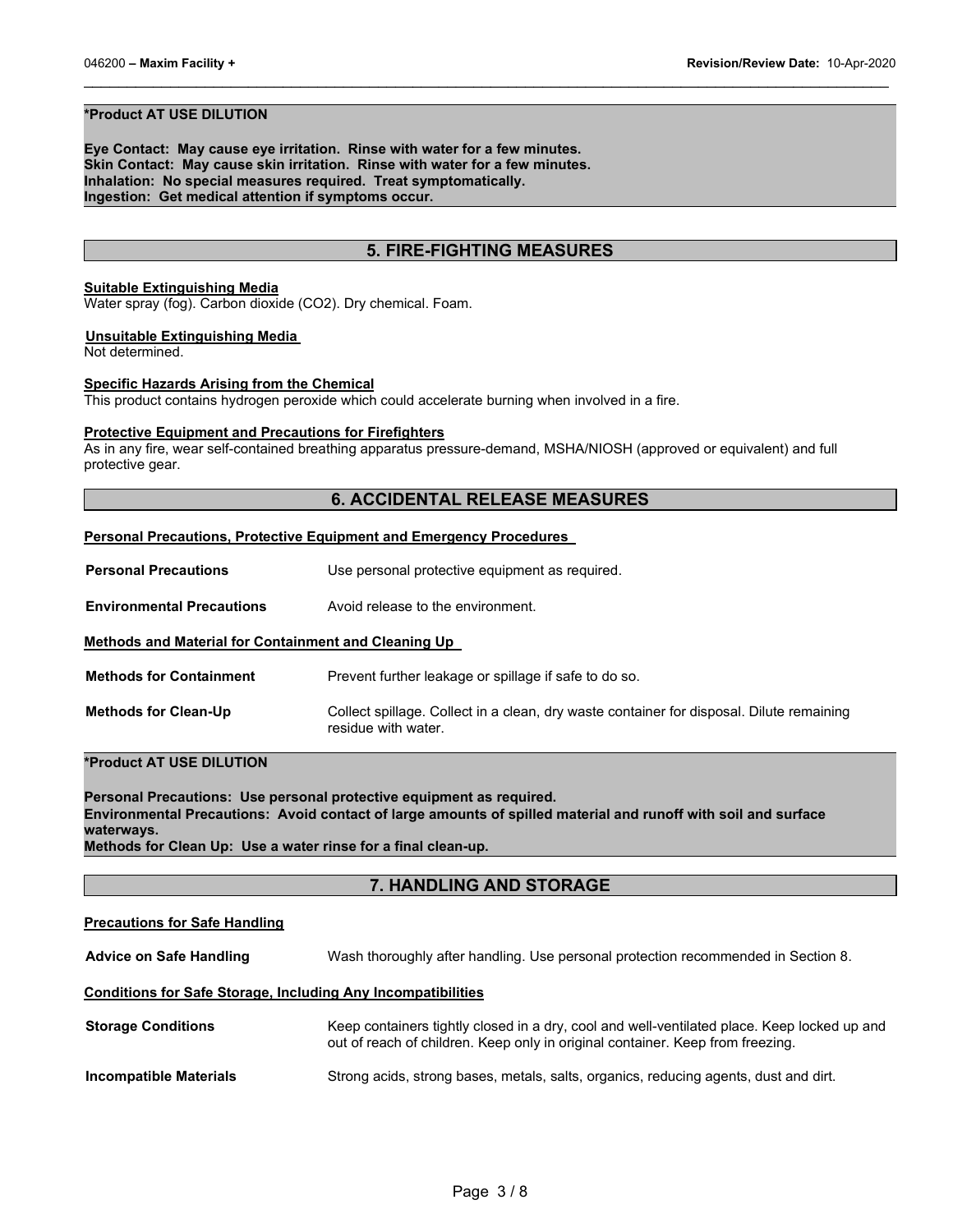# **\*Product AT USE DILUTION**

### **Handling and Storage: Wash thoroughly after handling. Keep out of reach of children.**

# **8. EXPOSURE CONTROLS/PERSONAL PROTECTION**

\_\_\_\_\_\_\_\_\_\_\_\_\_\_\_\_\_\_\_\_\_\_\_\_\_\_\_\_\_\_\_\_\_\_\_\_\_\_\_\_\_\_\_\_\_\_\_\_\_\_\_\_\_\_\_\_\_\_\_\_\_\_\_\_\_\_\_\_\_\_\_\_\_\_\_\_\_\_\_\_\_\_\_\_\_\_\_\_\_\_\_\_\_

#### **Exposure Guidelines**

| <b>Chemical Name</b>                | <b>ACGIH TLV</b>                           | <b>OSHA PEL</b>                                                                                     | <b>NIOSH IDLH</b>                                                                    |
|-------------------------------------|--------------------------------------------|-----------------------------------------------------------------------------------------------------|--------------------------------------------------------------------------------------|
| Hydrogen Peroxide<br>7722-84-1      | TWA: 1ppm                                  | 1.4 mg/m <sup>3</sup>                                                                               |                                                                                      |
| <b>Phosphoric Acid</b><br>7664-38-2 | STEL: $3 \text{ mg/m}^3$<br>TWA: 1 $mq/m3$ | TWA: 1 mg/m <sup>3</sup><br>(vacated) TWA: $1 \text{ mg/m}^3$<br>(vacated) STEL: $3 \text{ mg/m}^3$ | IDLH: 1000 mg/m <sup>3</sup><br>TWA: 1 mg/m <sup>3</sup><br>STEL: $3 \text{ mq/m}^3$ |

#### **Appropriate Engineering Controls**

| <b>Engineering Controls</b>                                                  | Eyewash stations.                                                                       |  |  |  |
|------------------------------------------------------------------------------|-----------------------------------------------------------------------------------------|--|--|--|
| <b>Individual Protection Measures, such as Personal Protective Equipment</b> |                                                                                         |  |  |  |
| <b>Eye/Face Protection</b>                                                   | Splash goggles or safety glasses.                                                       |  |  |  |
| <b>Skin and Body Protection</b>                                              | Rubber, Nitrile, PVC, or other chemically resistant skin protection to prevent contact. |  |  |  |
| <b>Respiratory Protection</b>                                                | Ensure adequate ventilation, especially in confined areas.                              |  |  |  |
| <b>General Hygiene Considerations</b>                                        | Handle in accordance with good industrial hygiene and safety practice.                  |  |  |  |

# **\*Product AT USE DILUTION**

**Engineering Controls: Good general room ventilation should be adequate. Eye Protection: Wear glasses or goggles when exposure may occur. Skin and Body Protection: Wear protective gloves when handling this product. Respiratory Protection: No protective equipment is needed under normal use conditions. General Hygiene Considerations: Handle in accordance with good industrial hygiene and safety practice.**

# **9. PHYSICAL AND CHEMICAL PROPERTIES**

#### **Information on Basic Physical and Chemical Properties**

| <b>Physical State</b><br><b>Appearance</b><br>Color | Liguid<br>Clear<br>Colorless | Odor<br><b>Odor Threshold</b> | None<br>Not determined |
|-----------------------------------------------------|------------------------------|-------------------------------|------------------------|
| <b>Property</b>                                     | Values                       | Remarks • Method              |                        |
| рH                                                  | 1.0                          |                               |                        |
| <b>Melting Point/Freezing Point</b>                 | Approximately 32°F           |                               |                        |
| <b>Boiling Point/Boiling Range</b>                  | Approximately 212 °F         |                               |                        |
| <b>Flash Point</b>                                  | Not applicable               |                               |                        |
| <b>Evaporation Rate</b>                             | Not determined               |                               |                        |
| <b>Flammability (Solid, Gas)</b>                    | n/a-liquid                   |                               |                        |
| <b>Upper Flammability Limits</b>                    | Not determined               |                               |                        |
| <b>Lower Flammability Limit</b>                     | Not determined               |                               |                        |
| <b>Vapor Pressure</b>                               | Not determined               |                               |                        |
| <b>Vapor Density</b>                                | Not determined               |                               |                        |
| <b>Specific Gravity</b>                             | 1.04                         |                               |                        |
| <b>Water Solubility</b>                             | Completely soluble           | @ 25 °C (77 °F)               |                        |
| Solubility in other solvents                        | Not determined               |                               |                        |
| <b>Partition Coefficient</b>                        | Not determined               |                               |                        |
| <b>Auto-ignition Temperature</b>                    | Not determined               |                               |                        |
| <b>Decomposition Temperature</b>                    | Not determined               |                               |                        |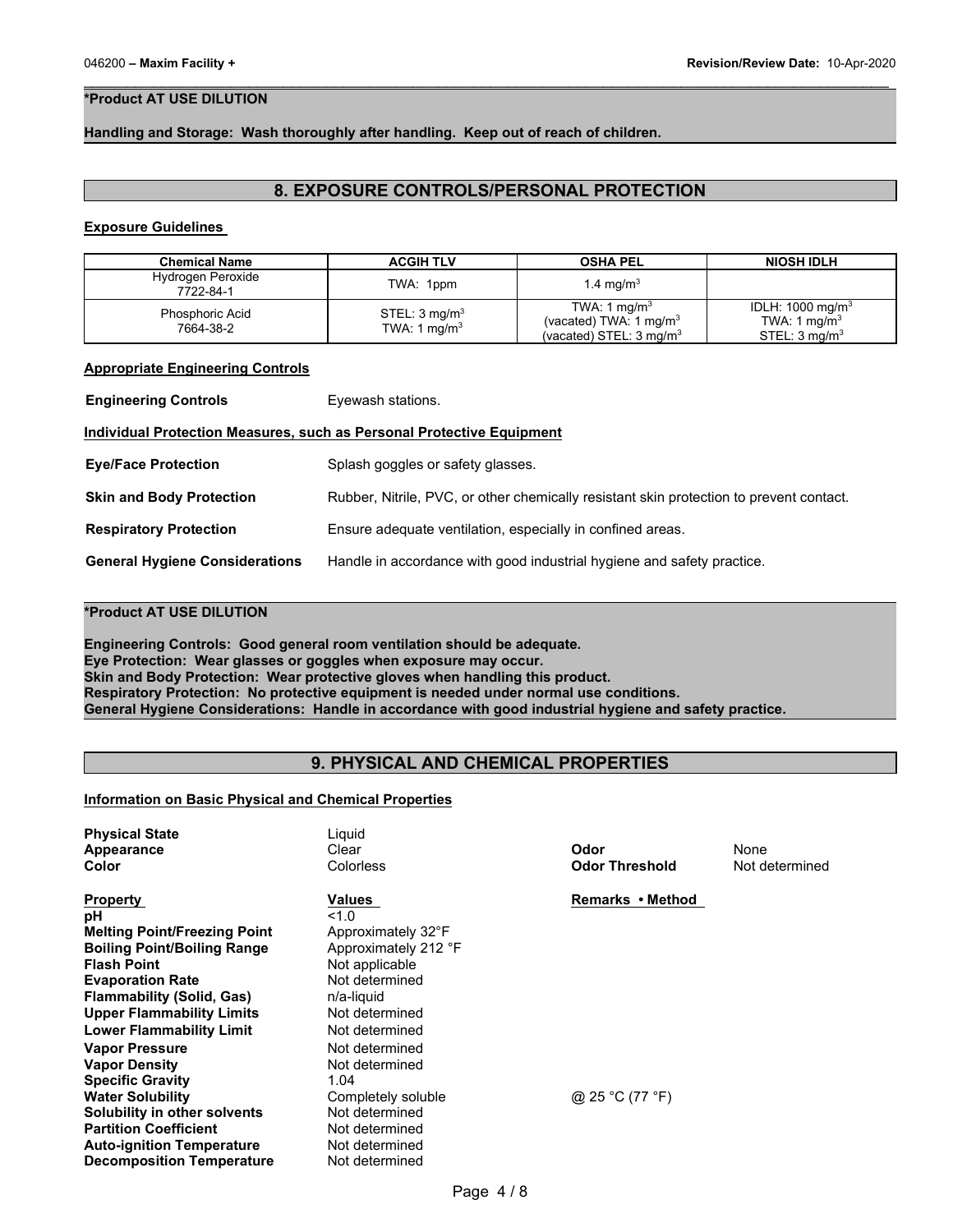**Kinematic Viscosity Not determined Dynamic Viscosity**<br> **Explosive Properties**<br>
Not determined **Explosive Properties Not determined**<br> **Oxidizing Properties Not determined Oxidizing Properties** 

# **\*Product AT USE DILUTION**

**Physical State: Liquid Color: Colorless Odor: None pH: 2.5 – 3.5**

# **10. STABILITY AND REACTIVITY**

\_\_\_\_\_\_\_\_\_\_\_\_\_\_\_\_\_\_\_\_\_\_\_\_\_\_\_\_\_\_\_\_\_\_\_\_\_\_\_\_\_\_\_\_\_\_\_\_\_\_\_\_\_\_\_\_\_\_\_\_\_\_\_\_\_\_\_\_\_\_\_\_\_\_\_\_\_\_\_\_\_\_\_\_\_\_\_\_\_\_\_\_\_

#### **Reactivity**

Not reactive under normal conditions.

#### **Chemical Stability**

Stable under recommended storage conditions.

#### **Possibility of Hazardous Reactions**

None under normal processing.

# **Conditions to Avoid**

Keep out of reach of children. Keep from freezing.

#### **Incompatible Materials**

Strong acids, strong bases, metals, salts, organics, reducing agents, dust and dirt.

#### **Hazardous Decomposition Products**

Oxygen gas, carbon dioxide, carbon monoxide, hydrocarbons, or organic compounds may be formed during thermal decomposition.

# **11. TOXICOLOGICAL INFORMATION**

#### **Information on Likely Routes of Exposure**

**Product Information** 

| <b>Eve Contact</b>  | May cause eye damage.            |
|---------------------|----------------------------------|
| <b>Skin Contact</b> | May cause skin irritation.       |
| <b>Inhalation</b>   | Avoid breathing vapors or mists. |
| Ingestion           | Do not taste or swallow.         |

#### **Component Information**

| <b>Chemical Name</b>                         | Oral LD50            | Dermal LD50             | <b>Inhalation LC50</b>              |
|----------------------------------------------|----------------------|-------------------------|-------------------------------------|
| Propylene Glycol n-Propyl Ether<br>1569-01-3 | $= 2504$ mg/kg (Rat) | $=$ 3350 mg/kg (Rabbit) |                                     |
| Dodecylbenzenesulfonic Acid<br>68584-22-5    | $= 1450$ mg/kg (Rat) | $>$ 2000 mg/kg (Rabbit) | -                                   |
| Alcohols, C6-C12, ethoxylated<br>68439-45-2  | $= 5100$ mg/kg (Rat) | $= 1500$ mg/kg (Rabbit) | > 3.2 mg/L (Rat) Acute 1 hour       |
| Hydrogen Peroxide<br>7722-84-1               | = 1193 mg/kg         | = 2000 mg/kg            | -                                   |
| Phosphoric Acid<br>7664-38-2                 | $= 1530$ mg/kg (Rat) | $= 2730$ mg/kg (Rabbit) | $> 850$ mg/m <sup>3</sup> (Rat) 1 h |

#### **Information on Physical, Chemical and Toxicological Effects**

**Symptoms** Please see section 4 of this SDS for symptoms.

### **Delayed and Immediate Effects as well as Chronic Effects from Short and Long-Term Exposure**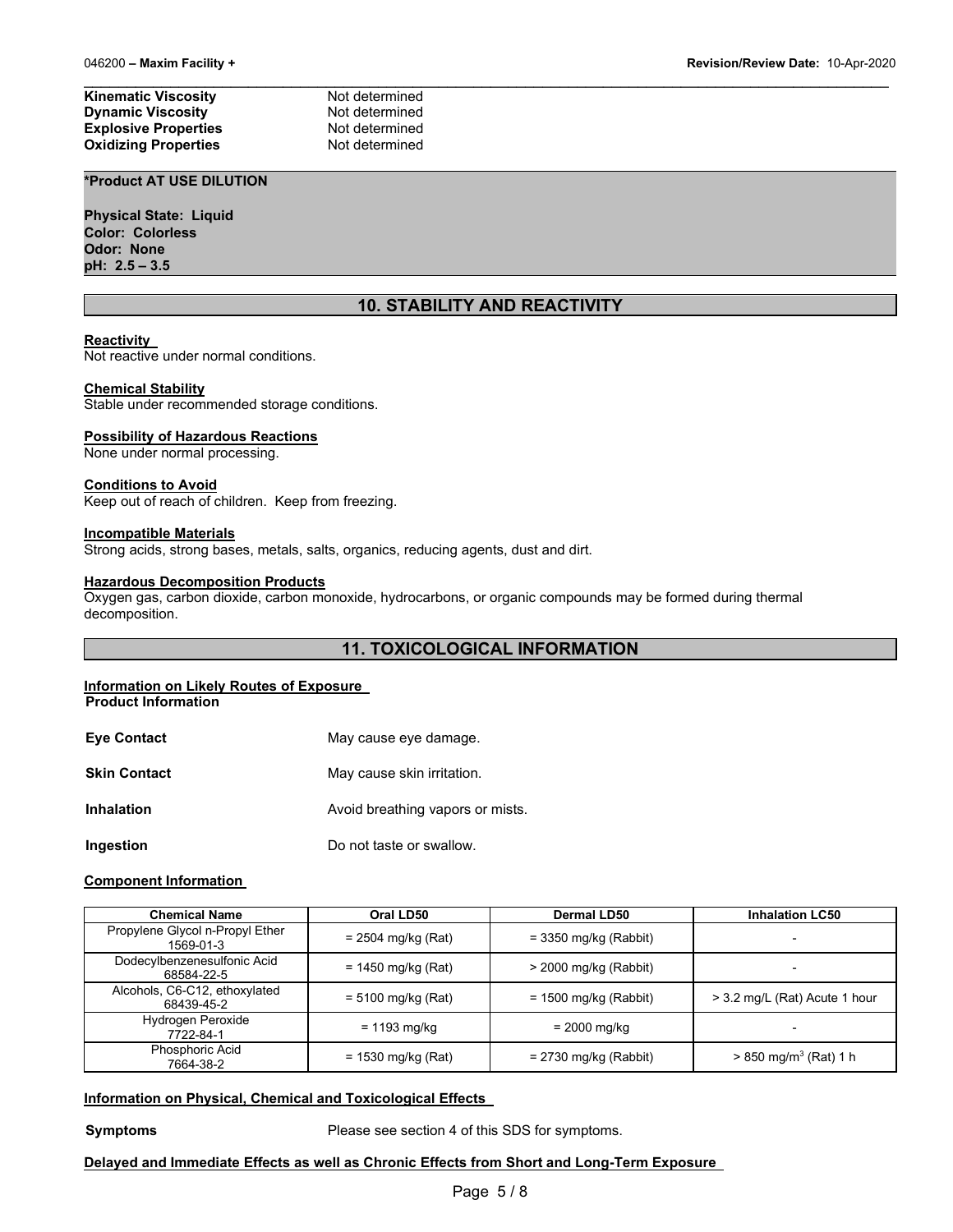**Carcinogenicity Carcinogenicity Not classifiable as a human carcinogen.** 

\_\_\_\_\_\_\_\_\_\_\_\_\_\_\_\_\_\_\_\_\_\_\_\_\_\_\_\_\_\_\_\_\_\_\_\_\_\_\_\_\_\_\_\_\_\_\_\_\_\_\_\_\_\_\_\_\_\_\_\_\_\_\_\_\_\_\_\_\_\_\_\_\_\_\_\_\_\_\_\_\_\_\_\_\_\_\_\_\_\_\_\_\_

# **Numerical Measures of Toxicity**

Not determined.

# **Unknown Acute Toxicity**

None known.

#### **\*Product AT USE DILUTION No specific data available.**

# **12. ECOLOGICAL INFORMATION**

#### **Ecotoxicity**

An environmental hazard cannot be excluded in the event of unprofessional handling or disposal.

| <b>Chemical Name</b>                        | Algae/aquatic plants       | Fish                                          | <b>Toxicity to</b><br>microorganisms | Crustacea                            |
|---------------------------------------------|----------------------------|-----------------------------------------------|--------------------------------------|--------------------------------------|
| Dodecylbenzenesulfonic Acid<br>68584-22-5   | $= 47.3$ mg/L (72hr) Algae | $= 1.67$ mg/L (96hr)                          |                                      | $= 2.4$ mg/L (48hr) Daphnia          |
| Alcohols, C6-C12, ethoxylated<br>68439-45-2 |                            |                                               |                                      | $= 9.2$ mg/L (48hr) Daphnia<br>magna |
| Hydrogen Peroxide<br>7722-84-1              |                            | 16.4 mg/L (fathead minnow<br>96 <sub>hr</sub> |                                      | 2.4 mg/L (Daphnia 48hr)              |
| <b>Phosphoric Acid</b><br>7664-38-2         |                            | 3 - 3.5: 96 h Gambusia<br>affinis mg/L LC50   |                                      | 4.6: 12 h Daphnia magna<br>mg/L EC50 |

# **Persistence/Degradability**

Not determined

#### **Bioaccumulation**

Not determined

# **Mobility**

Not determined

#### **Other Adverse Effects**

Not determined

# **13. DISPOSAL CONSIDERATIONS**

#### **Waste Treatment Methods**

| <b>Disposal of Wastes</b>     | Disposal should be in accordance with applicable regional, national and local laws and<br>regulations. |
|-------------------------------|--------------------------------------------------------------------------------------------------------|
| <b>Contaminated Packaging</b> | Disposal should be in accordance with applicable regional, national and local laws and<br>regulations. |

#### **California Hazardous Waste Status**

| <b>Chemical Name</b>   | California Hazardous Waste Status |
|------------------------|-----------------------------------|
| <b>Phosphoric Acid</b> | Corrosive                         |
| 7664-38-2              |                                   |

# **14. TRANSPORT INFORMATION**

Please see current shipping paper for most up to date shipping information, including exemptions and special circumstances.

**DOT** Not regulated. (NOI Non-Hazardous)

**IATA**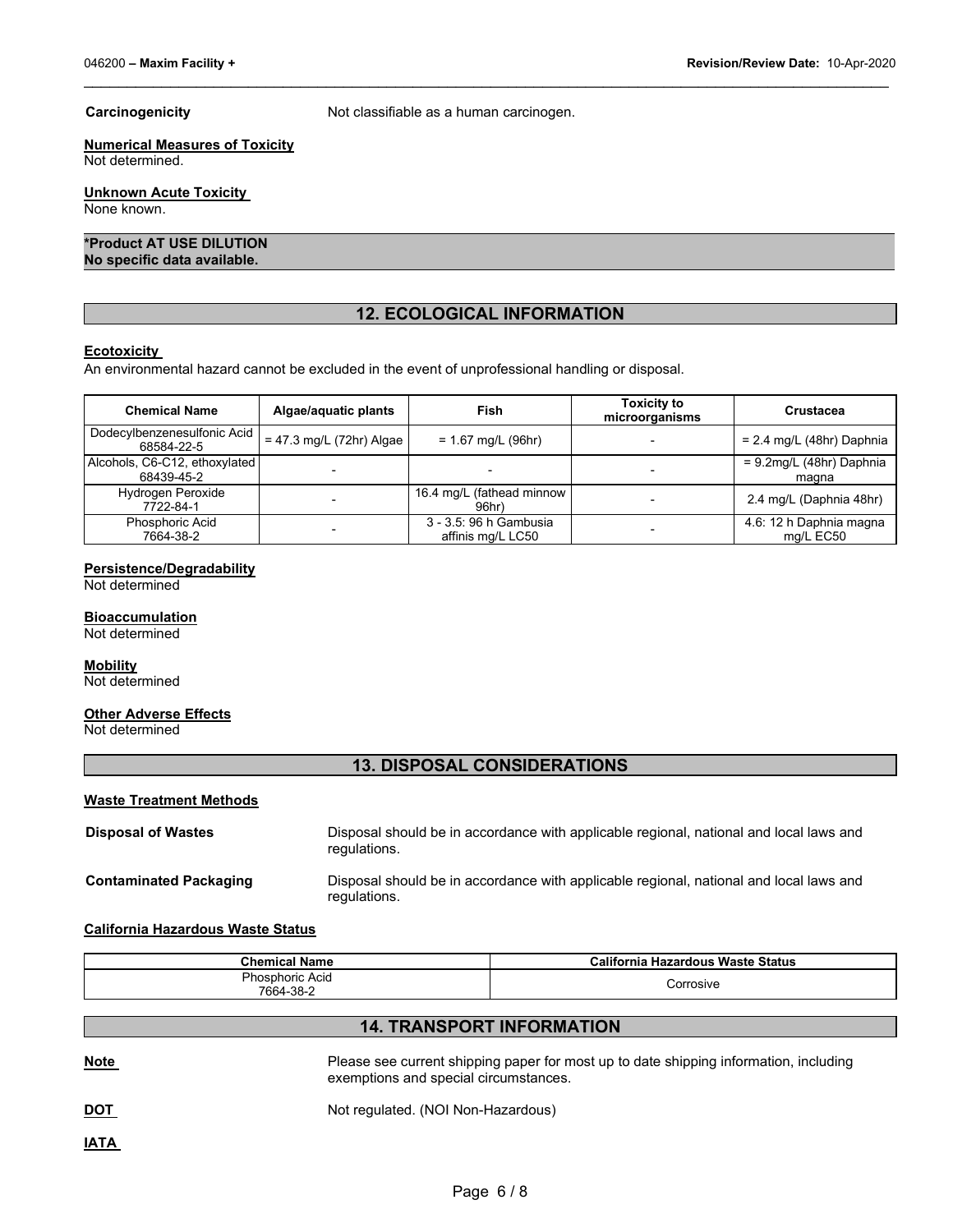#### **IMDG**

#### **\*Product AT USE DILUTION**

#### **Not intended for transport.**

# **15. REGULATORY INFORMATION**

\_\_\_\_\_\_\_\_\_\_\_\_\_\_\_\_\_\_\_\_\_\_\_\_\_\_\_\_\_\_\_\_\_\_\_\_\_\_\_\_\_\_\_\_\_\_\_\_\_\_\_\_\_\_\_\_\_\_\_\_\_\_\_\_\_\_\_\_\_\_\_\_\_\_\_\_\_\_\_\_\_\_\_\_\_\_\_\_\_\_\_\_\_

#### **International Inventories**

Canada – Domestic Substances List (DSL) All ingredients are listed or exempt. TSCA (Toxic Substances Control Act) All ingredients are listed or exempt.

#### **Legend:**

*TSCA - United States Toxic Substances Control Act Section 8(b) Inventory DSL/NDSL - Canadian Domestic Substances List/Non-Domestic Substances List*

#### **US Federal Regulations**

#### **CERCLA**

| <b>Chemical Name</b>                      | <b>Hazardous Substances RQs</b> | <b>CERCLA/SARA RQ</b> | <b>Reportable Quantity (RQ)</b>            |
|-------------------------------------------|---------------------------------|-----------------------|--------------------------------------------|
| Dodecylbenzenesulfonic Acid<br>68584-22-5 | 1000 lb.                        | 1000 lb.              | RQ 1000 lb. final RQ<br>RQ 453 kg final RQ |
| Phosphoric Acid<br>7664-38-2              | 5000 lb                         |                       | RQ 5000 lb final RQ<br>RQ 2270 kg final RQ |

### **SARA 311/312 Hazard Categories**

Immediate (Acute) Health, Delayed (Chronic) Health

#### **SARA 313**

None listed.

#### **CWA (Clean Water Act)**

| Component                    | <b>CWA - Reportable</b><br>Quantities | <b>CWA - Toxic Pollutants</b> | <b>CWA - Priority Pollutants</b> | <b>CWA - Hazardous</b><br><b>Substances</b> |
|------------------------------|---------------------------------------|-------------------------------|----------------------------------|---------------------------------------------|
| Phosphoric Acid<br>7664-38-2 | 5000 lb                               |                               |                                  |                                             |

#### **US State Regulations**

None known.

#### **U.S. State Right-to-Know Regulations**

| <b>Chemical Name</b>           | <b>State Lists</b> |
|--------------------------------|--------------------|
| Hydrogen Peroxide<br>7722-84-1 | NJ, MA, PA         |
| Phosphoric Acid<br>7664-38-2   | MA, NJ, PA         |

| AZ- Arizona Ambient Air Quality Guidelines             | IL-Illinois Toxic Air Contaminate- Carcinogenic |
|--------------------------------------------------------|-------------------------------------------------|
| CT- Connecticut Hazardous Air Pollutants               | MA- Massachusetts Right to Know List            |
| CA- California Director's List of Hazardous Substances | MN- Minnesota Hazardous Substances List         |
| CAP65- California Prop65                               | NJ- New Jersey Right to Know List               |
| FL- Florida Substances List                            | PA- Pennsylvania Right to Know List             |
| ID-Idaho Non-Carcinogen Toxic Air Pollutants           | RI- Rhode Island Hazardous Substances List      |

### **FIFRA Label Information:**

This chemical is a pesticide product registered by the United States Environmental Agency and is subject to certain labeling requirements under federal pesticide law. These requirements differ from the classification criteria and hazard information required for safety data sheets (SDS), and for workplace labels of non-pesticide chemicals. The pesticide label also includes other important information, including directions for use.

Caution

Harmful if swallowed. Causes moderate eye irritation.

This product may be harmful to fish and aquatic invertebrates.